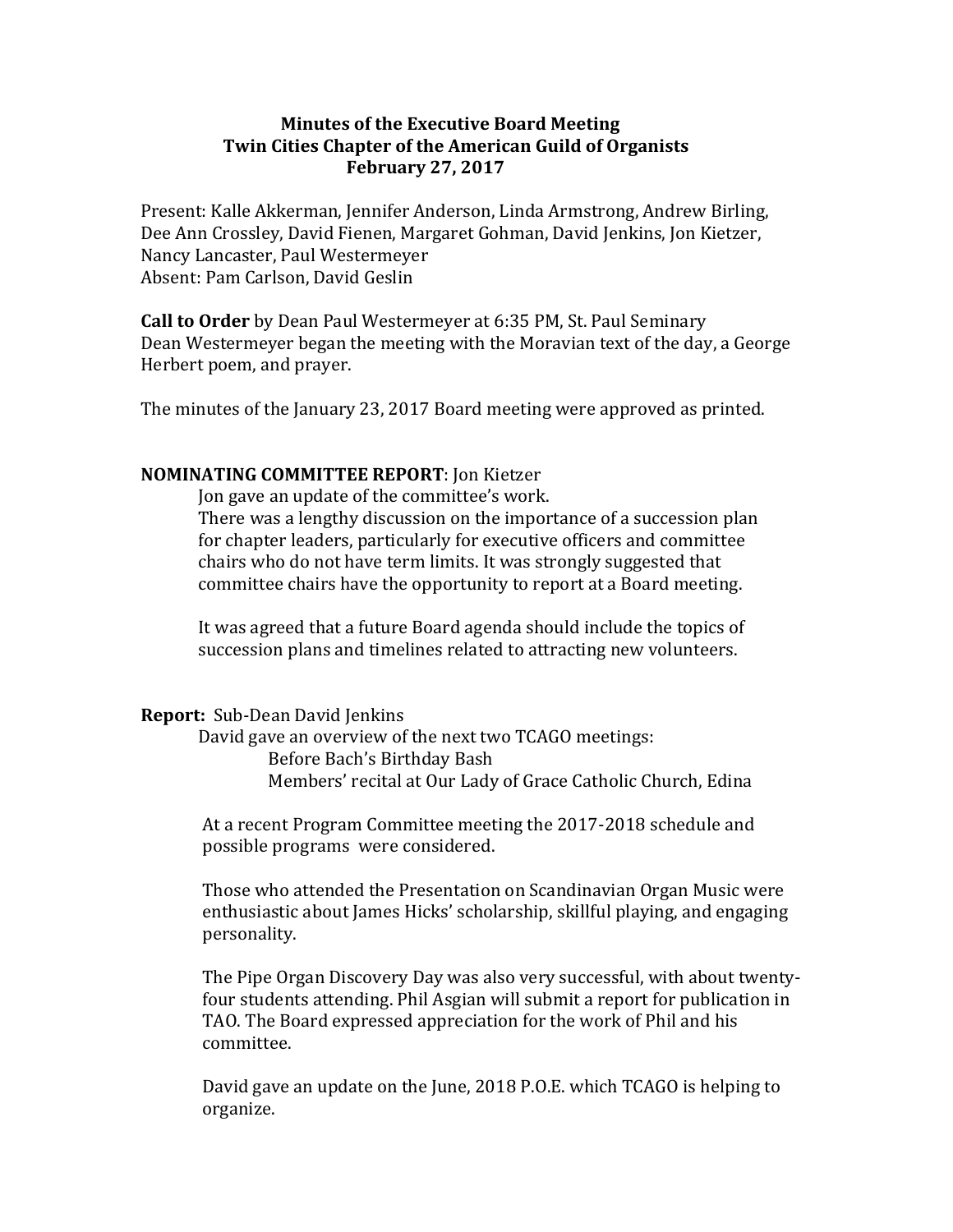## **REPORT** : Dean Westermeyer

- the 2018 AGO Endowment Fund Distinguished Artist Award recipient will be John Ferguson. His celebration will feature a hymnfest at Central Lutheran Church, Minneapolis, on April 27, 2018. St Olaf College conductors Jamie Bobb and Anton Armstrong, as well as several choirs, will participate.
- National AGO has notified chapter officers of new membership procedures, categories, and dues structure. Treasurer David Geslin and Registrar Jane Nienaber will address the issues. David Engen will be asked to help with coordinating the TCAGO website with National ONCARD for online membership business. Dean Westermeyer suggested that Jane Nienaber attend the next Board meeting. We reviewed why the TCAGO is committed to *wildapricot* rather than ONCARD.
- There was a lively discussion in response to Michael Barone's note re: "Can we dream?" about new special programs and projects. We were asked to think about how a "dream project" could be funded and pursued in the future. Perhaps a "dream" committee could be formed.
- Items re: separating Hospitality revenues/expenses on the budget, and the Dean's role as check co-signer, will be tabled until the April Board meeting when Treasurer David Geslin is present.
- Stephen Hamilton has resigned as Membership Coordinator. Dean Westermeyer will appoint a new Coordinator. Stephen will be asked for a job description.
- website concerns: The Board Secretary will notify the Webmaster of the new Board roster following each election.

The Sub-Dean is responsible for contacting the Webmaster re: program information.

David Jenkins will talk to Kirsten Uhlenberg to clarify the process of submitting information for the website.

- update on the "Guide for Organ Committees" DVD:

MorningStar Music Publishers is interested in marketing it. Jeremy Haug and Sarah Garner are in touch with Phil Asgian about various plans to market the DVD.

- Nothing will happen in regards to FTC and FLSA issues until we get direction from James Tomashower at National.